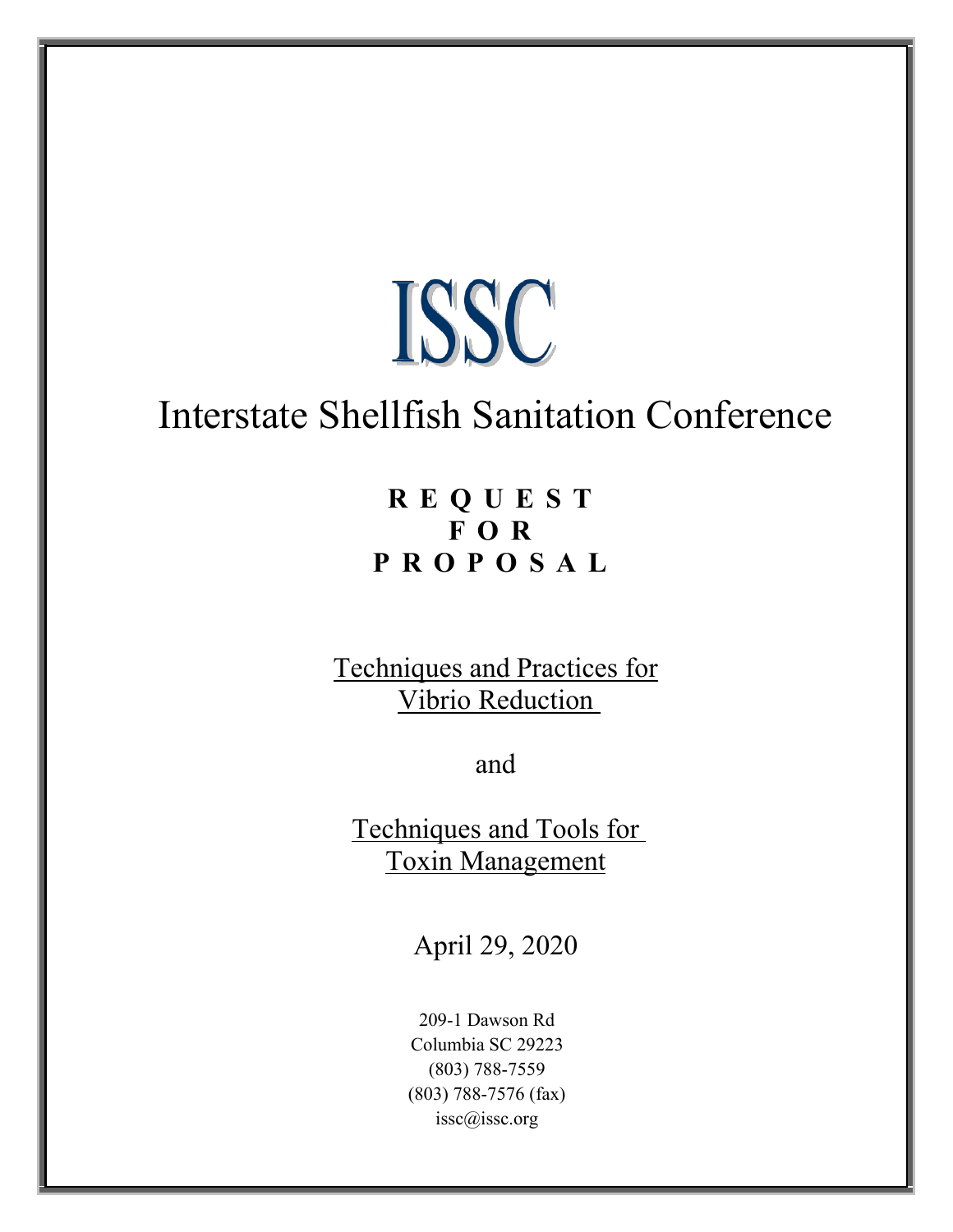## **Table of Contents**

| A.              |  |
|-----------------|--|
| B.              |  |
| $\mathcal{C}$ . |  |
| D.              |  |
| E.              |  |
| F.              |  |
| G.              |  |
|                 |  |
|                 |  |
|                 |  |
|                 |  |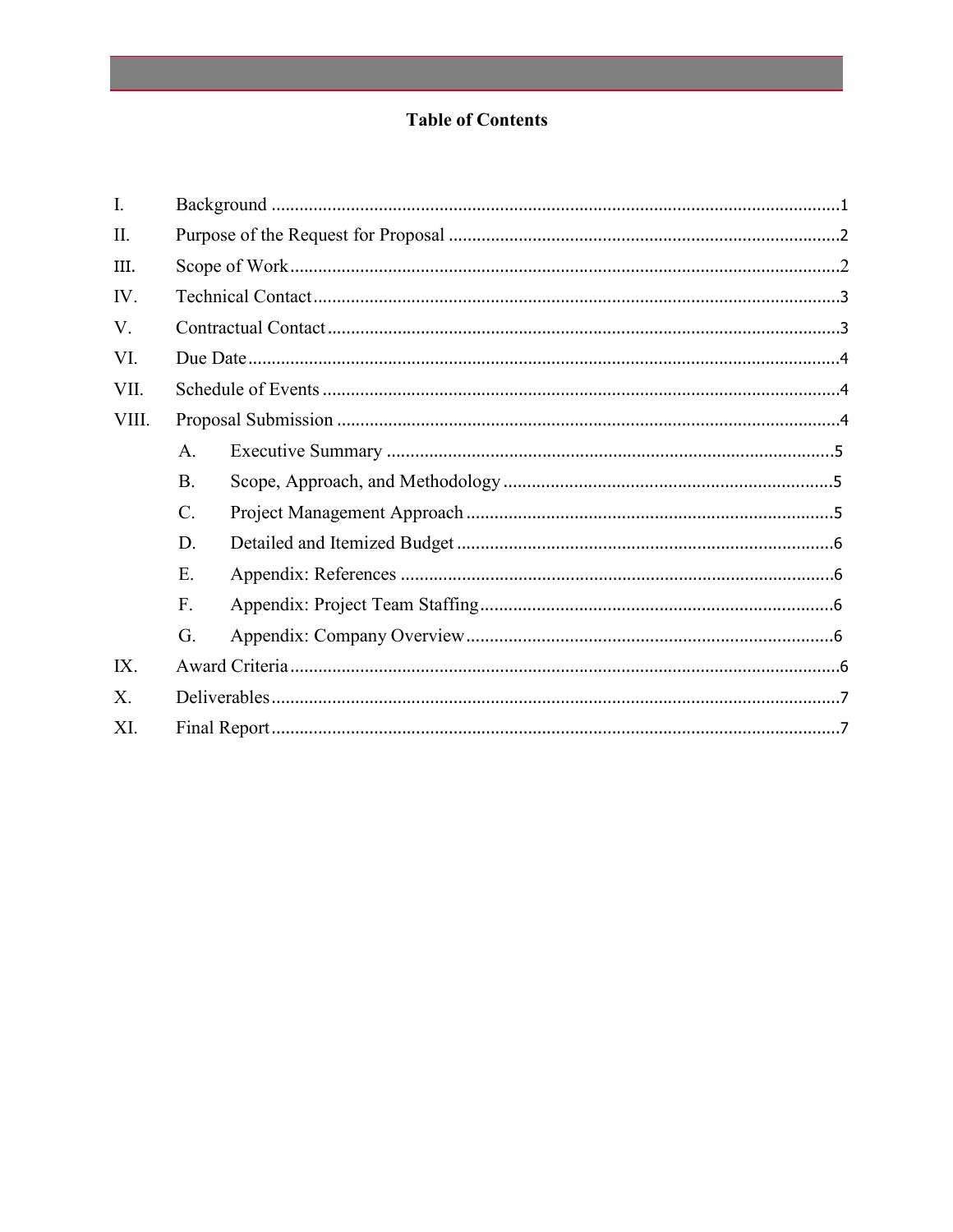## **BACKGROUND**

Human illnesses associated with the consumption of raw molluscan shellfish are of constant and significant concern to the Interstate Shellfish Sanitation Conference (ISSC). Over the past several decades the ISSC, States, and the US Food and Drug Administration (USFDA) have devoted significant resources to reduce foodborne illness from all sources. There are two primary illness concerns are associated with shellfish consumption. They are:

- 1) naturally occurring vibrios
- 2) naturally occurring toxins.

The Center for Disease Control (CDC) data shows that the national incidence of illnesses from *Vibrio parahaemolyticus (V.p.)* has increased in recent years. While the ISSC has established controls for *V.p.*, it has been extremely difficult to fully assess the effectiveness of those controls. In recent years, the prevalence of naturally occurring toxins has increased. The types of toxins that cause human intoxication have increased as well as the regional distribution of these toxins.

The safety of raw molluscan shellfish for human consumption is primarily controlled in accordance with the sanitary measures of the National Shellfish Sanitation Program (NSSP). The NSSP was initially developed to protect consumers against enteric pathogens associated with fecal contamination of the waters from which they are harvested, in particular human fecal waste. Because *V.p*. and naturally occurring toxins occur naturally and are not associated with fecal pollution, initial NSSP controls did not offer a strategy for controlling these potential health concerns.

#### NATURALLY OCCURRING VIBRIOS

The current vibrio strategies of the NSSP require States to develop and implement controls necessary to reduce the incidence of illness associated with raw oyster and hard clam consumption. Current efforts by States to reduce the incidence of illness are primarily focused on promulgation of mandatory time from harvest to refrigeration requirements, the time from refrigeration to an internal temperature requirements, the maintenance of temperature control during transportation, and encouraging the use of post-harvest processing (PHP) technologies for reducing vibrio levels. Identifying the factors which affect risk of vibrio has proven to be difficult. The ISSC is focusing efforts to better understand the virulent strains of vibrio associated with recent illnesses and identify strategies for identifying and reducing the risk posed by these virulent strains.

#### NATURALLY OCCURRING TOXINS

In recent years, the number of identified naturally occurring toxins with the ability to cause human intoxication and illness has grown. In most cases, the techniques and methods for identification are very expensive and time consuming. The regulatory response for opening and closing could be improved by more precise, less expensive, and less time consuming testing techniques and methods.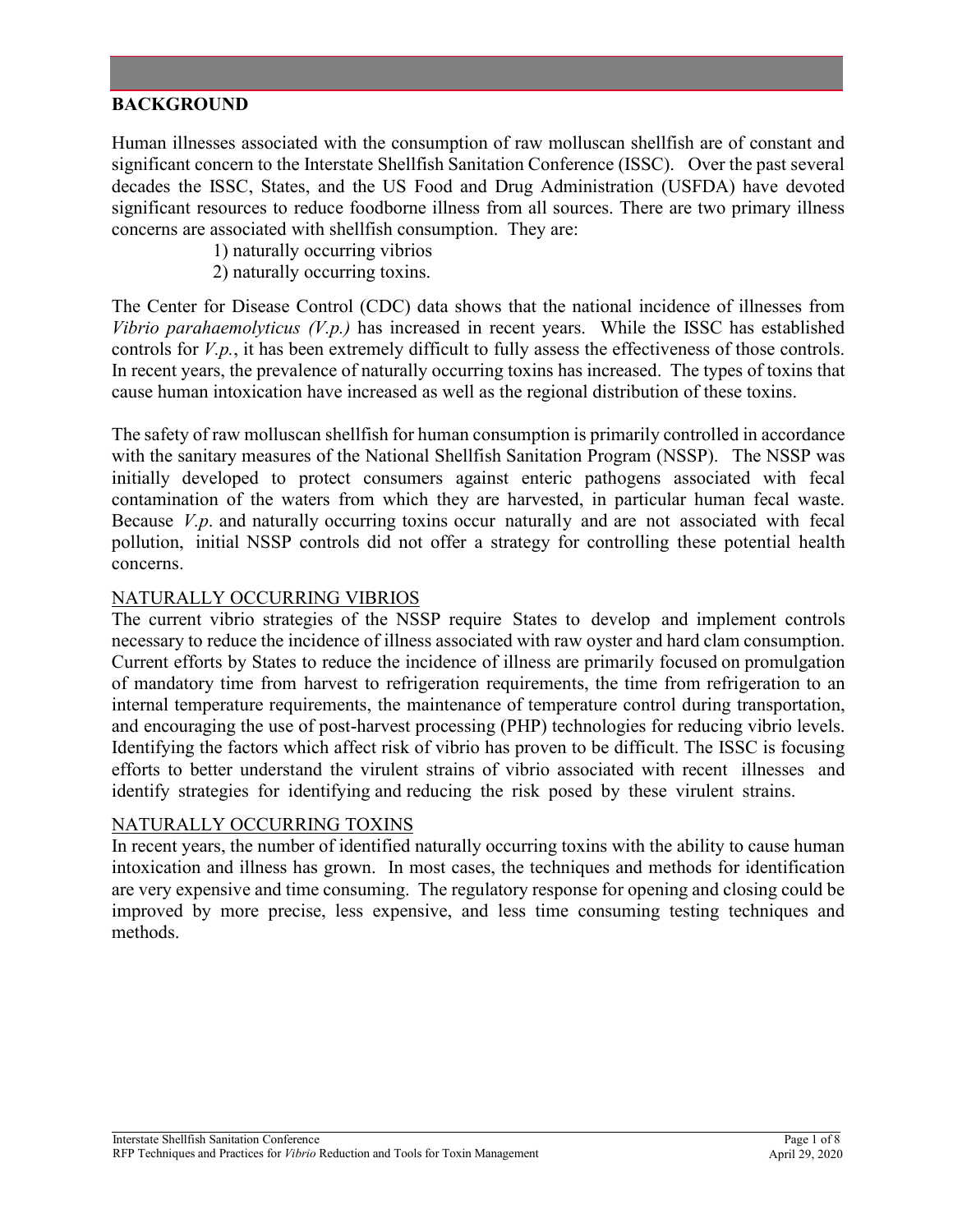## **PURPOSE OF THE REQUEST FOR PROPOSAL**

The ISSC is seeking to fund studies to identify and evaluate factors which contribute to risk of vibrio illnesses and better tools for addressing biotoxin concerns. The purpose of this RFP is to invite interested parties to propose studies that could offer viable control options for identifying risk factors for vibrios and more effective techniques and tools for assessing risk from shellfish toxins. The ability to initiate data gathering in 2020 will be considered in the process. The remainder of this document provides additional information that will allow proposal submitters to understand the scope of the RFP and develop a proposal in an acceptable format.

#### **SCOPE OF WORK**

.

The following information should be considered by the submitter in developing proposals for the topics below.

| I. Techniques and practices for Vibrio Reduction                                                                                                                                                                                                                                                                                              |
|-----------------------------------------------------------------------------------------------------------------------------------------------------------------------------------------------------------------------------------------------------------------------------------------------------------------------------------------------|
| The submitter should be familiar with the health risk posed by vibrios and have an<br>understanding of post-harvest handling techniques that have the potential to reduce the risk<br>of illness. Submitters are requested to consider total $V.v.$ and $V.p.$ in the development of a<br>proposal with a focus on the most virulent strains. |
| A. The following activities have been prioritized for funding.                                                                                                                                                                                                                                                                                |
| (1) Evaluate environmental factors such as temperature, salinity, sediment type,<br>etc. which could be controlling distribution, occurrence, and prevalence of total<br>and pathogenic strains of vibrios.                                                                                                                                   |
| (2) Assess the environmental factors that influence growth and distribution of<br>pathogenic strains of vibrios.                                                                                                                                                                                                                              |
| (3) Development of methods for detection of pathogenic vibrios that are faster, less<br>expensive and more sensitive.                                                                                                                                                                                                                         |
| (4) Evaluate impact of various culture and harvest practices on levels of pathogenic<br>vibrios in oysters following harvest. Analytical comparison of the various<br>culture and harvest practices studied should include strategies for determining<br>the risk indicators.                                                                 |
| (5) Collect and compile vibrio information that could be used to update risk<br>assessments for $V.p.$ and $V.v.$ to address regional differences, consumption<br>patterns, dose-response, influence of local environmental conditions, etc.                                                                                                  |
| II. Techniques and Practices for Toxin Management                                                                                                                                                                                                                                                                                             |
| The submitter should be familiar with the health risk posed by naturally occurring toxins.<br>With regard to naturally occurring toxins the submitter should have an understanding of the                                                                                                                                                     |
|                                                                                                                                                                                                                                                                                                                                               |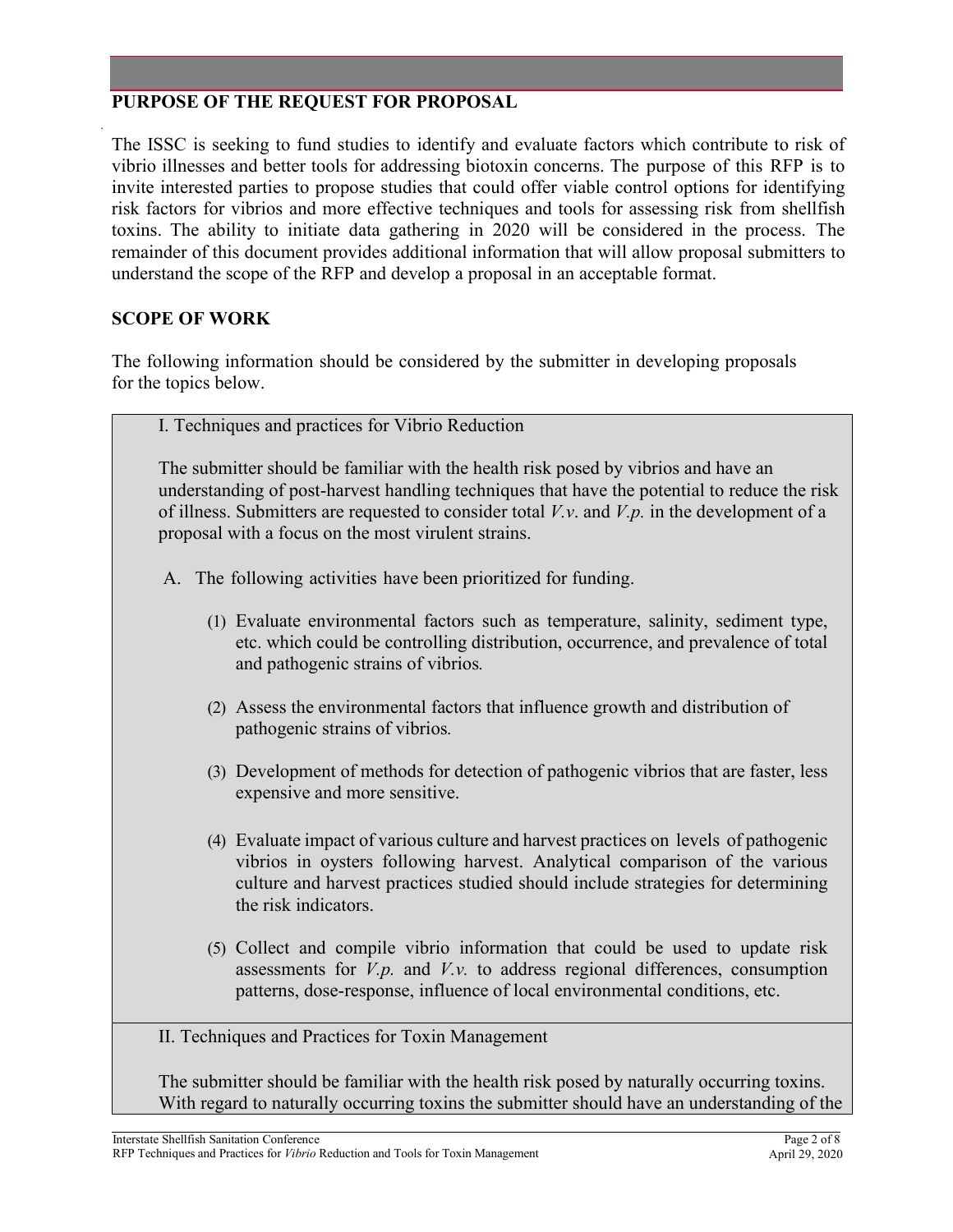known toxins which are identified in the NSSP and the tool and techniques that are necessary to manage the shellfish growing area when these toxins are present or have the potential to be present.

- A. The following activities have been prioritized for funding.
	- (1) Development of screening methods, qualitative or semi-qualitative, for the detection of toxins that are field deployable, inexpensive, and more rapid.
	- (2) Development of tools for the identification of toxin-producing algal species and a better understanding of the factors influencing toxin production and shellfish uptake/depuration dynamics. (For example, what species are producing okadaic acid, dinophysis toxins and related toxins in regions where DSP has been detected?)

## **TECHNICAL CONTACT**

Any questions concerning technical specifications or Statement of Work (SOW) requirements must be directed to:

| <b>Name</b>        | Keith Skiles, Assistant Executive Director |
|--------------------|--------------------------------------------|
| <b>Affiliation</b> | Interstate Shellfish Sanitation Conference |
| <b>Address</b>     | 209-1 Dawson Road, Columbia, SC 29223-1740 |
| <b>Phone</b>       | 803-788-7559                               |
| <b>FAX</b>         | 803-788-7576                               |
| Email              | $i\text{ssc}(\widehat{a})$ issc.org        |

## **CONTRACTUAL CONTACT**

Any questions regarding contractual terms and conditions or proposal format must be directed to:

| <b>Name</b>        | Keith Skiles, Assistant Executive Director |
|--------------------|--------------------------------------------|
| <b>Affiliation</b> | Interstate Shellfish Sanitation Conference |
| <b>Address</b>     | 209-1 Dawson Road, Columbia, SC 29223-1740 |
| <b>Phone</b>       | 803-788-7559                               |
| <b>FAX</b>         | 803-788-7576                               |
| Email              | $\text{isse@}$ isse.org                    |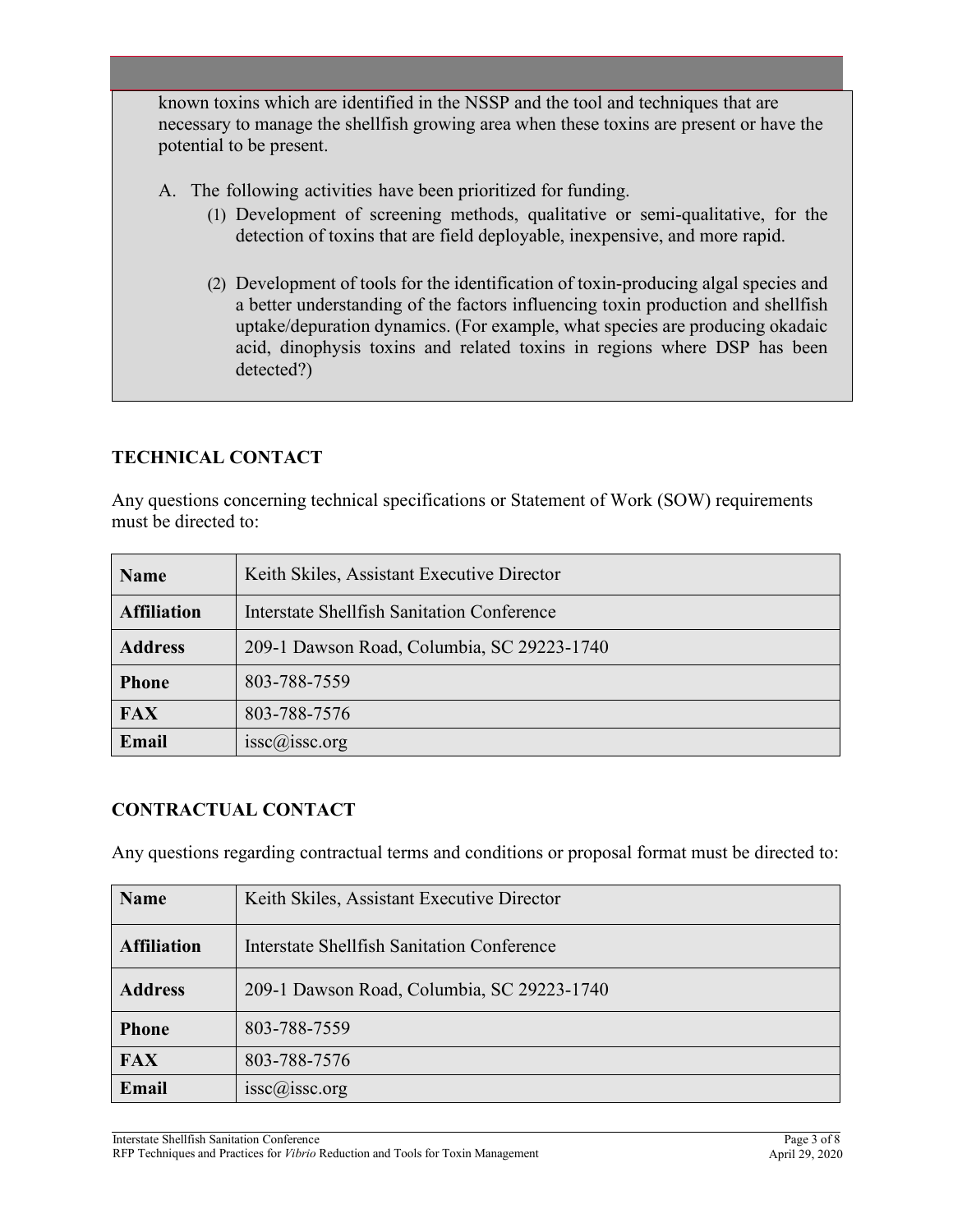## **DUE DATE**

A written confirmation of the Submitter's intent to respond to this RFP is required by 5:00 PM (EDST) on May 6, 2020. All proposals are due by 12:00 Noon (EDST) on May 20, 2020. Any proposal received at the designated location after the required time and date specified for receipt shall be considered late and non-responsive. Any late proposals will not be evaluated for award.

| Event                                                    | <b>Date</b>                         |
|----------------------------------------------------------|-------------------------------------|
| 1. RFP Distribution to Submitters                        | April 29, 2020                      |
| 2. Written Confirmation of Submitters with Bid Intention | May 6, 2020<br>5:00 PM<br>(EDST)    |
| 3. Proposal Due Date                                     | May 20, 2020<br>$12:00$ Noon (EDST) |
| 4. Target Date for Review of Proposals                   | May 27, 2020                        |
| 5. Anticipated Decision and Selection of Submitter       | June 3, 2020                        |
| 6. Project Completion Date                               | September 1, 2021                   |

### **SCHEDULE OF EVENTS**

## **PROPOSAL SUBMISSION**

Award of the contract resulting from this RFP will be based upon the most responsive proposal submitters whose offer will be the most advantageous to ISSC in terms of cost, functionality, and other factors as specified elsewhere in this RFP. Preference will be given to submitters offering to match ISSC funding support. The ISSC is encouraging one to one matching funds.

ISSC reserves the right to:

| 1. Reject any or all offers and discontinue this RFP process without obligation or liability to |
|-------------------------------------------------------------------------------------------------|
| any potential Submitter;                                                                        |

- 2. Accept other than the lowest priced offer;
- 3. Award a contract on the basis of initial offers received, without discussions or requests for best and final offers; and
- 4. Award more than one contract.

Interstate Shellfish Sanitation Conference RFP Techniques and Practices for *Vibrio* Reduction and Tools for Toxin Management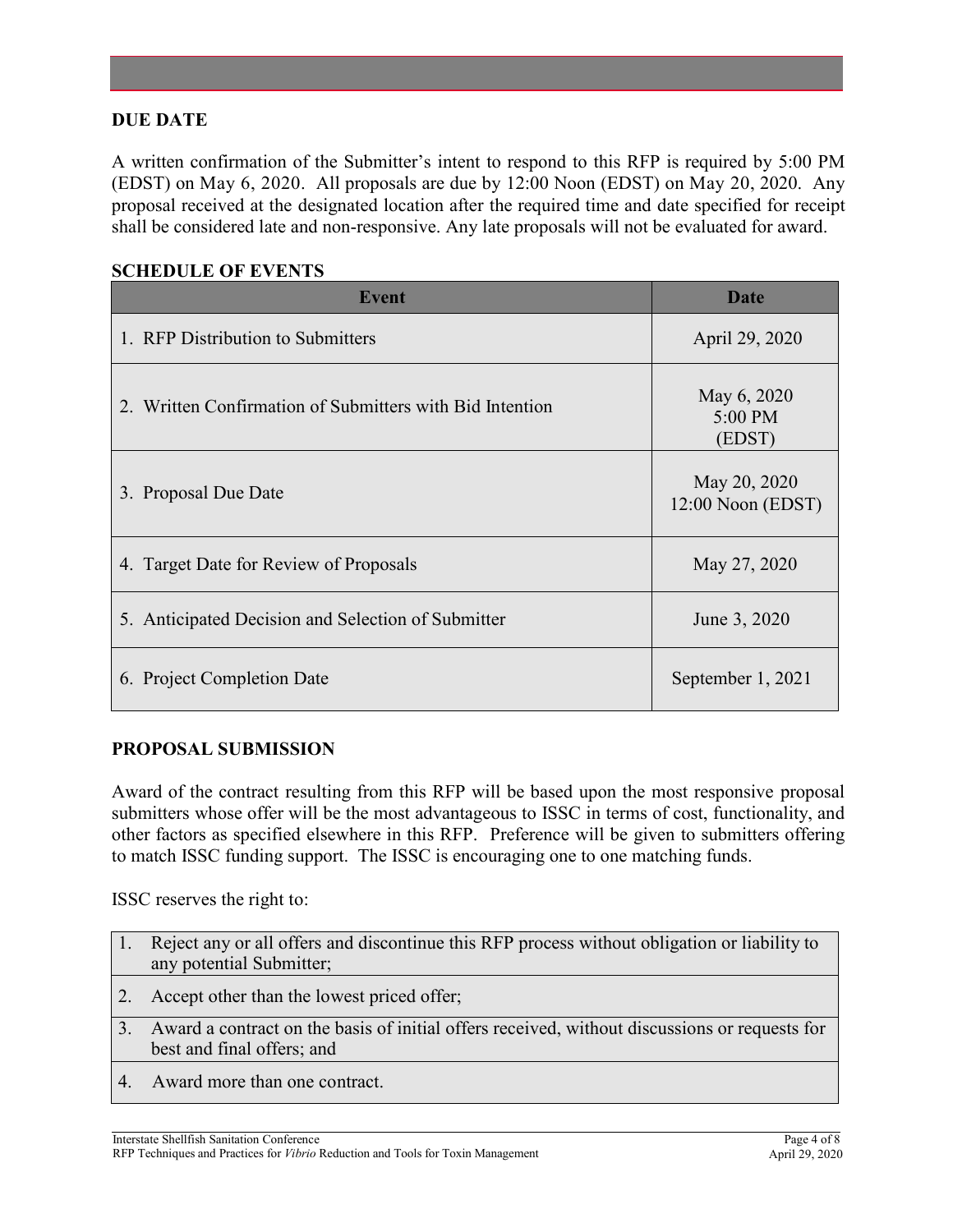Submitter's proposal shall be submitted in several parts as set forth below. The Submitter will confine its submission to those matters sufficient to define its proposal and to provide an adequate basis for ISSC's evaluation of the Submitter's proposal.

To address the needs of this procurement, ISSC encourages Submitters to work cooperatively in presenting integrated solutions.

Submitter's proposal in response to this RFP will be incorporated into the final contract between ISSC and the selected Submitter. The submitted proposals are suggested to include each of the following sections:

| 1. | <b>Executive Summary</b>        |
|----|---------------------------------|
| 2. | Approach and Methodology        |
| 3. | <b>Project Deliverables</b>     |
| 4. | Project Management Approach     |
| 5. | Detailed and Itemized Pricing   |
| 6. | Appendix: References            |
| 7. | Appendix: Project Team Staffing |
| 8. | Appendix: Company Overview      |

The detailed requirements for each of the above-mentioned sections are outlined below.

## **EXECUTIVE SUMMARY**

This section will present a high-level synopsis of the Submitter's response to the RFP. The Executive Summary should be a brief overview of the proposed study and should identify the main features and benefits of the proposed work.

## **SCOPE, APPROACH, AND METHODOLOGY**

Include detailed testing procedures and technical expertise by phase. This section should include a description of each major type of work being requested of the Submitter. All information that is provided will be held in strict confidence.

## **PROJECT MANAGEMENT APPROACH**

Include the method and approach used to manage the overall project and client correspondence. Briefly describe how the engagement proceeds from beginning to end.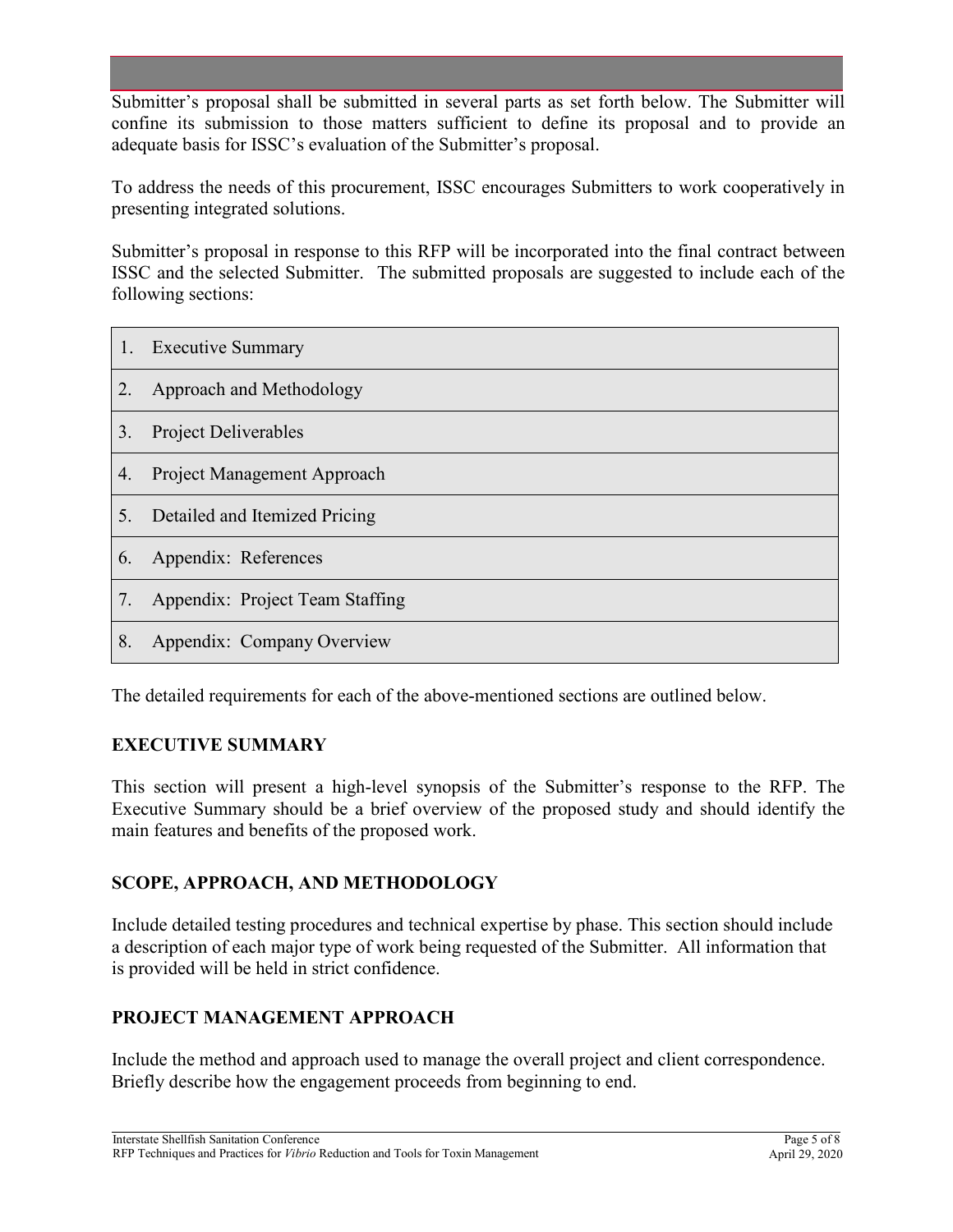## **DETAILED AND ITEMIZED BUDGET**

*Submitter to insert*

### *NOTE: The ISSC by policy does not pay overhead or indirect costs.*

## **APPENDIX REFERENCES**

Provide three current references for which you have performed similar work.

## **APPENDIX PROJECT TEAM STAFFING**

Include biographies and relevant experience of key staff and management personnel. Describe the qualifications and relevant experience of the types of staff that would be assigned to this project by providing biographies for those staff members. Describe bonding process and coverage levels of employees. Affirm that no employees working on the engagement have ever been convicted of a felony.

#### **APPENDIX: COMPANY OVERVIEW**

Provide the following for your company:

| 1. Official registered name (Corporate, D.B.A., Partnership, etc.), Dun & Bradstreet Number, |
|----------------------------------------------------------------------------------------------|
| Primary and secondary SIC numbers, address, main telephone number, toll-free numbers,        |
| and facsimile numbers.                                                                       |

- 2. Key contact name, title, address (if different from above address), direct telephone and fax numbers.
- 3. Person authorized to contractually bind the organization for any proposal against this RFP.
- 4. Brief history, including year established and number of years your company has been offering Information Security Testing.
- 5. The Submitter shall describe its existing system for identifying conflicts of interest. The Submitter shall also identify any conflicts of interest which may arise and shall describe how it proposes to resolve such conflicts.

## **AWARD CRITERIA**

Any award to be made pursuant to this RFP will be based upon the proposal with appropriate consideration given to operational, technical, cost, and management requirements. Evaluation of offers will be based upon the Submitter's responsiveness to the RFP and the total price quoted for all items covered by the RFP.